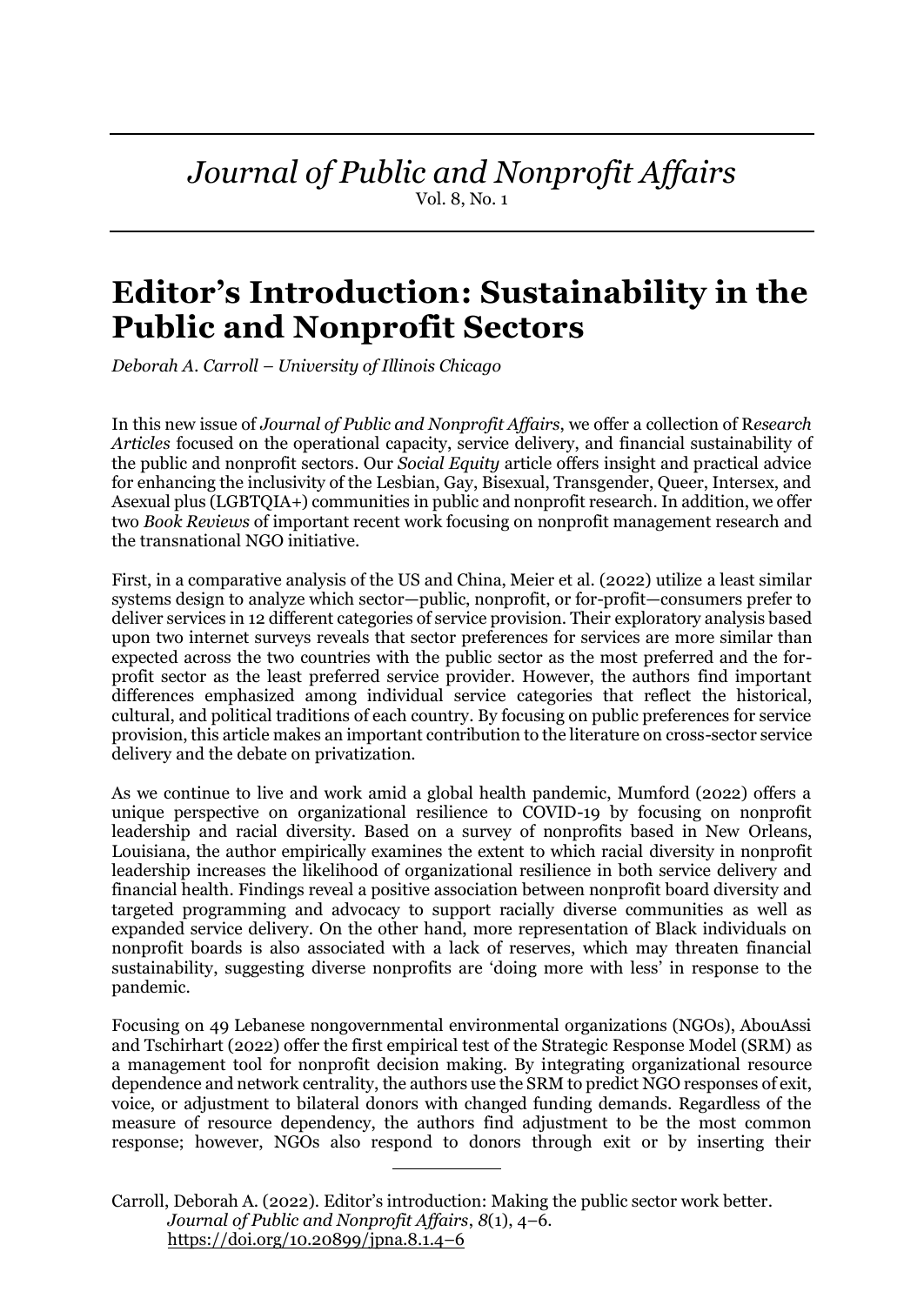#### *Journal of Public and Nonprofit Affairs*

environmental priorities into proposed projects. As such, this research highlights the need for donors and nonprofits to consider short- and long-term strategic decisions, because such relationships that are created and fostered may be as important as the resources provided and consumed.

Feng et al. (2022) empirically analyzes a sample of 705 nonprofit organizations over five years to evaluate the relationship between board chairs and chief executive officers (CEOs) and the potential impact on nonprofit executive compensation. Although the authors find no association between board chair characteristics (such as tenure and gender) and top executive compensation, the relationship between the board chair and CEO is found to have a positive impact on executive compensation for organizations with larger revenues, bigger boards, and fewer changes in program expenses. As one of the first to consider the role of board chairs in establishing CEO compensation in the nonprofit sector, this research helps to further our understanding of nonprofit CEO compensation packages with the intention of ensuring fair and reasonable practices.

Also focused on the nonprofit sector, Weber and Brunt (2022) use survey results and selected case studies to analyze the role of academic centers among American universities in institutionalizing nonprofit and philanthropic studies (NPS) as a distinctive academic field. Among 55 US-based nonprofit academic centers, the authors find variation in size and activities, revenue streams, and institutional locations of centers offering a broad range of services spanning both academia and practice that help to support local and regional nonprofit communities. In addition, the authors find that the sustainability of such academic centers relies upon interdisciplinarity, internal and external funding, and institutional support. As such, this research offers useful recommendations intended to strengthen academic centers' roles in institutionalizing NPS as a distinctive academic field.

In our last *Research Article*, Lee (2022) provides an historical account of federal budgeting at the end of World War II by focusing on President Truman's first director of the Bureau of the Budget (BOB) and co-founder of the American Society for Public Administration (ASPA), Harold D. Smith. As a major transitional stage in public administration, including needs related to demobilization, abolishing wartime agencies, and cutting military spending, the author reveals the modern-day practice of cutback management that occurred during this time, which is long before the term came into its current use. This research sheds light on an important figure in public administration with a record of acting both apolitically and politically in the face of difficulty separating budgeting and policy from politics.

In this issue's *Social Equity* section, Meyer and Millesen (2022) educate us on the terminology and distinctions that are most appropriate for and inclusive of the Lesbian, Gay, Bisexual, Transgender, Queer, Intersex, and Asexual plus (LGBTQIA+) communities, which are underrepresented in public and nonprofit affairs research. Through their 'call to arms' for public and nonprofit researchers to use more supportive and affirming language to describe the experiences of LGBTQIA+ individuals and communities, the authors suggest that we can improve the ways in which public and nonprofit organizations support these individuals and communities, which are an important part of the work in the public and nonprofit sectors. In doing so, the authors appropriately encourage us to loudly and proudly say "gay."

In his *Book Review* of Anheier and Toepler's (2020) edited volume entitled, "The Routledge Companion to Nonprofit Management," Schmitz (2022) evaluates this comprehensive guide to current research, which emphasizes the core challenges faced by the nonprofit sector, as a learning tool for undergraduate and graduate students. The author describes the six major sections of the edited volume offering a historical background, current status of the field, and future needs for the field in terms of research. In doing so, the author lays out a potential research agenda aimed at strengthening the nonprofit sector by overcoming challenges likely to be faced going forward.